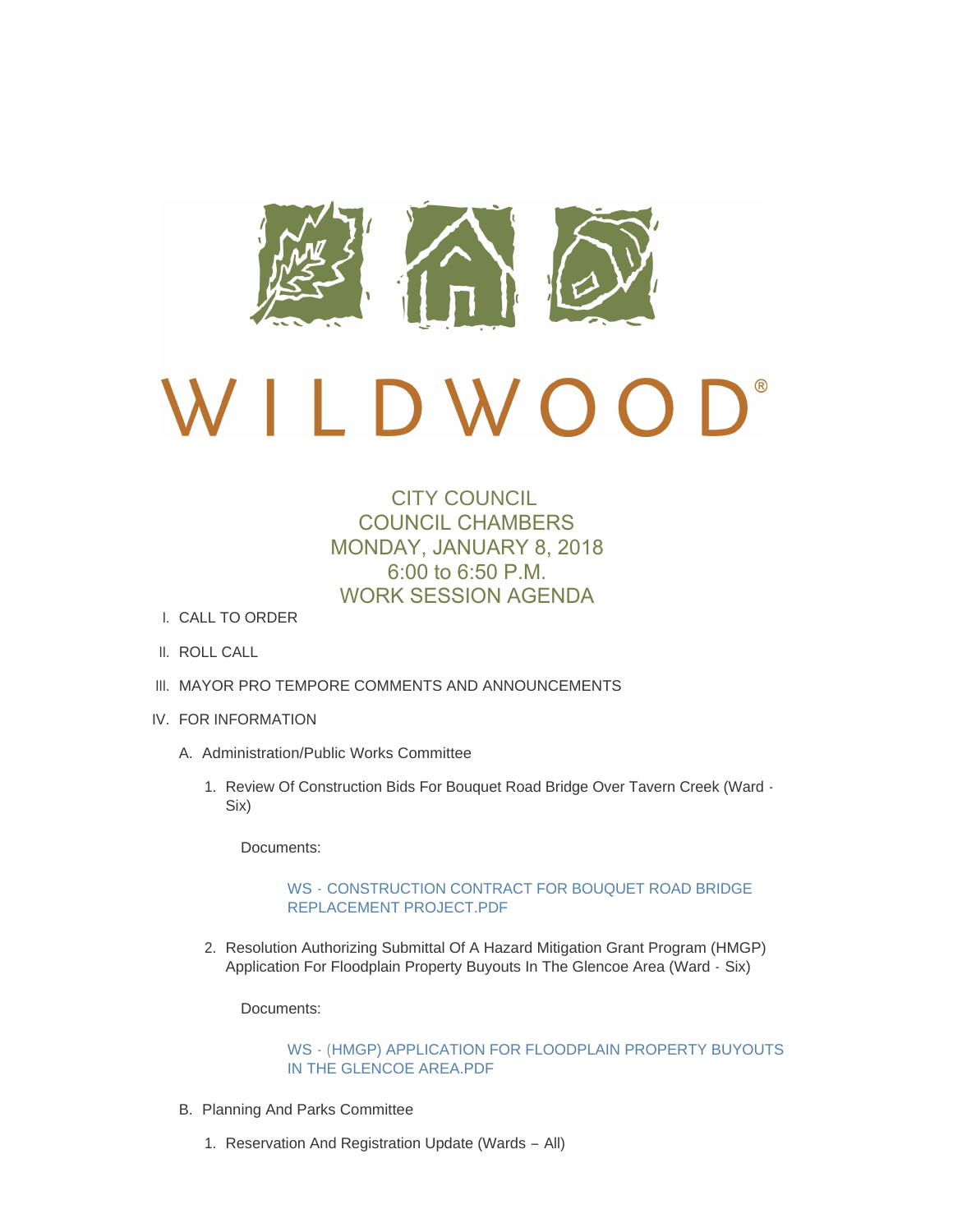Documents:

#### WS - [RESERVATION AND REGISTRATION UPDATE.PDF](http://mo-wildwood.civicplus.com/AgendaCenter/ViewFile/Item/13603?fileID=19385)

2. Ongoing And Long-Term Maintenance Costs For Parks And Trail Facilities (Wards -All)

Documents:

# WS - [ONGOING AND LONG-TERM MAINTENANCE COSTS FOR PARKS](http://mo-wildwood.civicplus.com/AgendaCenter/ViewFile/Item/13604?fileID=19386)  AND TRAIL FACILITIES.PDF

3. Action Plan For Parks And Recreation Monthly Update (Wards - All)

Documents:

WS - [ACTION PLAN FOR PARKS AND RECREATION MONTHLY](http://mo-wildwood.civicplus.com/AgendaCenter/ViewFile/Item/13605?fileID=19387)  UPDATE.PDF

4. Center Avenue Construction Plans (Ward - Eight)

Documents:

#### WS - [CENTER AVENUE CONSTRUCTION PLANS.PDF](http://mo-wildwood.civicplus.com/AgendaCenter/ViewFile/Item/13606?fileID=19388)

5. Town Center Detention Structure, As A Future Village Green (Ward - Eight)

Documents:

# WS - [TOWN CENTER DETENTION STRUCTURE AS A FUTURE VILLAGE](http://mo-wildwood.civicplus.com/AgendaCenter/ViewFile/Item/13607?fileID=19389)  GREEN OR OTHER PUBLIC SPACE AREA.PDF

6. Proposed Schedule Of Recreation Events For 2018 (Wards - All)

Documents:

WS - [PROPOSED SCHEDULE OF RECREATION EVENTS FOR](http://mo-wildwood.civicplus.com/AgendaCenter/ViewFile/Item/13608?fileID=19390)  2018.PDF

7. Senior Programming Options For 2018 (Wards - All)

Documents:

## WS - [SENIOR PROGRAMMING.PDF](http://mo-wildwood.civicplus.com/AgendaCenter/ViewFile/Item/13609?fileID=19391)

- C. Planning And Zoning Commission
	- 1. Status Sheet From December 18, 2017 Meeting (Wards All)

Documents:

WS - [PLANNING AND ZONING STATUS SHEET.PDF](http://mo-wildwood.civicplus.com/AgendaCenter/ViewFile/Item/13611?fileID=19392)

D. Wildwood Celebration Commission